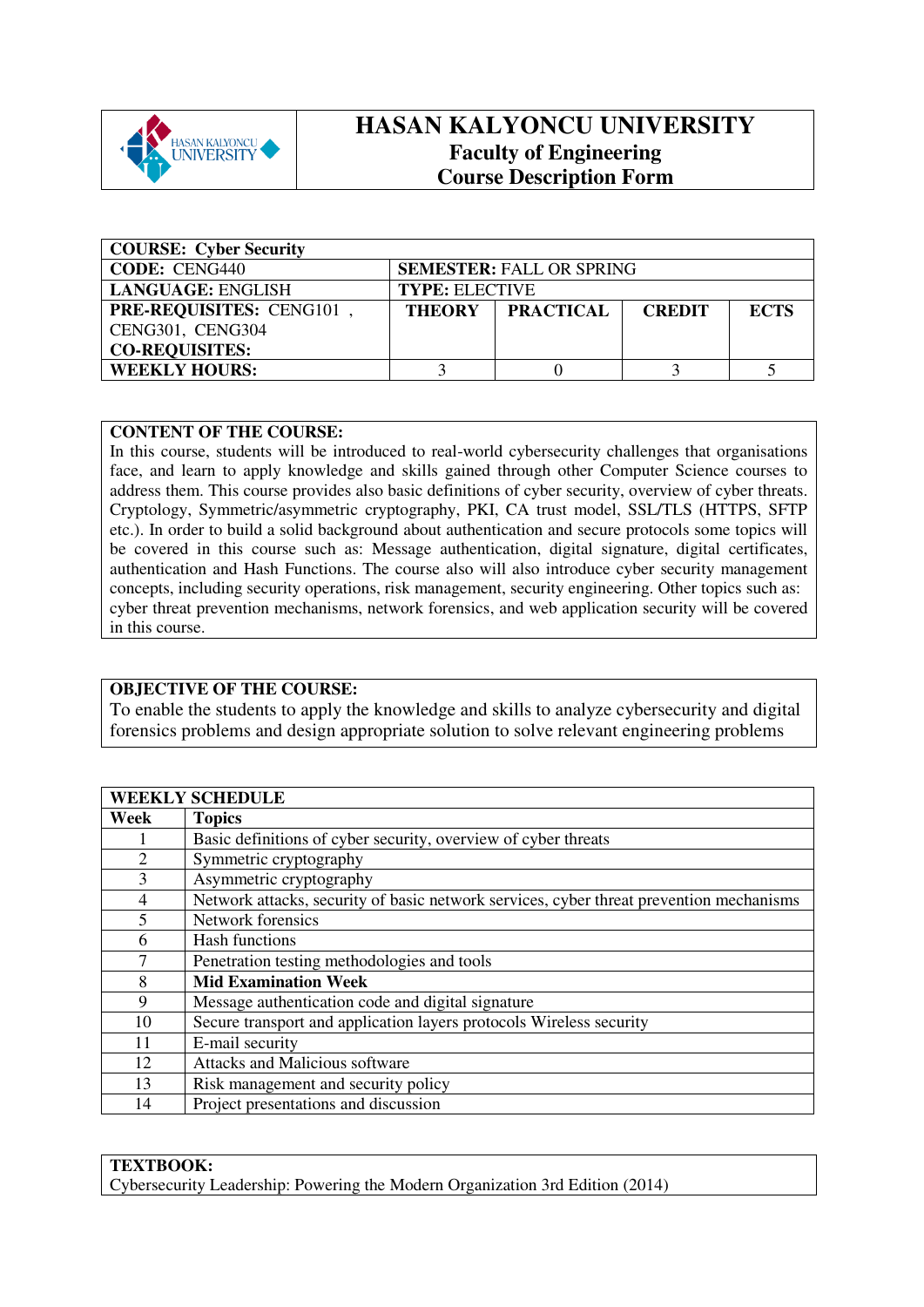## by Mansur Hasib **REFERENCE BOOKS:**

Andreasson, Kim J., ed. *Cybersecurity: public sector threats and responses*. CRC press, 2011. Stallings, W. (2006). *Cryptography & Network Security: Principles and Practices* (4<sup>th</sup> ed.). New Jersey: Pearson.

Stallings, W. (2007). *Network Security Essentials* (3rd ed.).New Jersey: Pearson.

| <b>EVALUATION SYSTEM:</b>    |                 |                |  |  |  |  |  |  |
|------------------------------|-----------------|----------------|--|--|--|--|--|--|
| <b>IN-TERM STUDIES</b>       | <b>QUANTITY</b> | PERCENTAGE (%) |  |  |  |  |  |  |
| Midterm Exam                 |                 | $30\%$         |  |  |  |  |  |  |
| Homework                     |                 | 20%            |  |  |  |  |  |  |
| Laboratory works             |                 |                |  |  |  |  |  |  |
| Quiz                         | $\mathfrak{D}$  | $10\%$         |  |  |  |  |  |  |
| Final Exam                   |                 | 40%            |  |  |  |  |  |  |
| <b>TOTAL</b>                 | 6               | 100%           |  |  |  |  |  |  |
| <b>CONTRIBUTION OF</b>       |                 |                |  |  |  |  |  |  |
| <b>INTERM STUDIES TO</b>     |                 | 60%            |  |  |  |  |  |  |
| <b>OVERALL GRADE</b>         |                 |                |  |  |  |  |  |  |
| <b>CONTRIBUTION OF FINAL</b> |                 |                |  |  |  |  |  |  |
| <b>EXAMINATION TO</b>        |                 | 40%            |  |  |  |  |  |  |
| <b>OVERALL GRADE</b>         |                 |                |  |  |  |  |  |  |
| <b>TOTAL</b>                 | 6               | 100%           |  |  |  |  |  |  |

| <b>COURSE CATEGORY:</b>        | PERCENTAGE (%) |
|--------------------------------|----------------|
| Mathematics and Basic Sciences | 30%            |
| Engineering                    | 50%            |
| <b>Engineering Design</b>      | 10%            |
| Social Sciences                | 10%            |

| <b>TABLE OF ECTS / WORKLOAD:</b>                           |                 |                           |                             |  |  |  |  |  |  |
|------------------------------------------------------------|-----------------|---------------------------|-----------------------------|--|--|--|--|--|--|
| <b>Activities</b>                                          | <b>QUANTITY</b> | <b>Duration</b><br>(Hour) | Total<br>Workload           |  |  |  |  |  |  |
| <b>Course Duration</b>                                     | 13              | 3                         | 39                          |  |  |  |  |  |  |
| Hours for off-the-classroom study (Pre-study,<br>practice) | 14              | h                         | 84                          |  |  |  |  |  |  |
| Laboratory works                                           |                 |                           |                             |  |  |  |  |  |  |
| Mid-term                                                   |                 | $\overline{2}$            | $\overline{2}$              |  |  |  |  |  |  |
| Final examination                                          |                 | $\mathcal{D}$             | $\mathcal{D}_{\mathcal{A}}$ |  |  |  |  |  |  |
| Homework                                                   | $\mathfrak{D}$  | $\mathbf{3}$              | 6                           |  |  |  |  |  |  |
| Quiz                                                       | 2               |                           | 2                           |  |  |  |  |  |  |
| <b>Total Work Load</b>                                     |                 |                           | 135                         |  |  |  |  |  |  |
| <b>Total Work Load / 30</b>                                |                 |                           | 4,5                         |  |  |  |  |  |  |
| <b>ECTS Credit of the Course</b>                           |                 |                           | 5                           |  |  |  |  |  |  |

|                 | PO <sub>1</sub> | PO <sub>2</sub> | PO <sub>3</sub> | PO <sub>4</sub> | PO <sub>5</sub> | PO <sub>6</sub> | PO <sub>7</sub> | PO <sub>8</sub> | PO <sub>9</sub> | <b>PO10</b> | <b>PO11</b> |
|-----------------|-----------------|-----------------|-----------------|-----------------|-----------------|-----------------|-----------------|-----------------|-----------------|-------------|-------------|
| LO <sub>1</sub> |                 |                 | <u>_</u>        | ∽               |                 |                 |                 |                 |                 |             |             |
| LO <sub>2</sub> |                 |                 | -               | <b>~</b>        | ∼               |                 |                 |                 |                 |             |             |
| LO <sub>3</sub> |                 |                 | ∼               | ∽               | ∼               |                 |                 |                 |                 |             |             |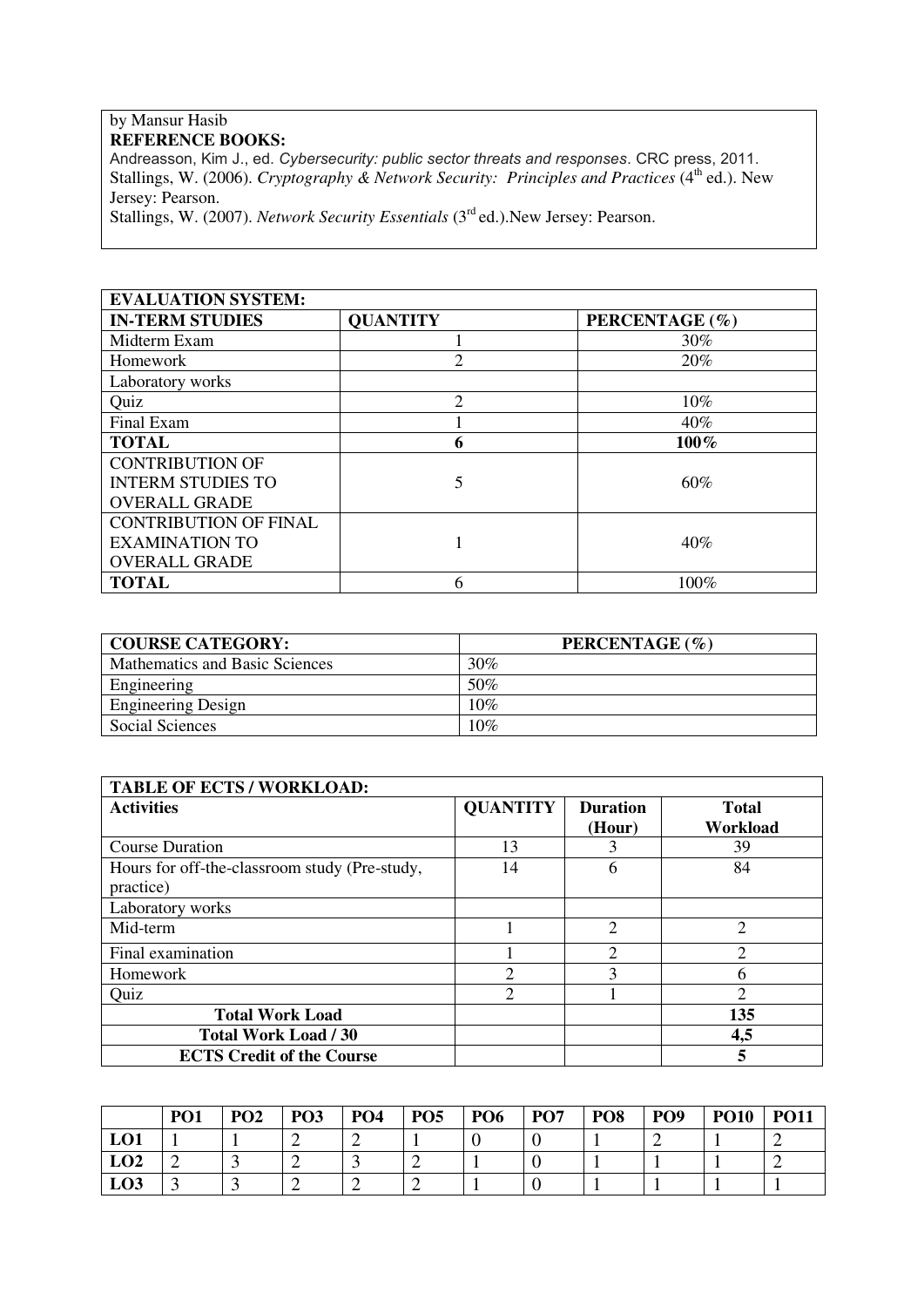| LO4                                            |                                              |  |  |  |  |  |  |  |  |  |  |
|------------------------------------------------|----------------------------------------------|--|--|--|--|--|--|--|--|--|--|
| LO5                                            |                                              |  |  |  |  |  |  |  |  |  |  |
|                                                | PO: Program Outcomes   LO: Learning Outcomes |  |  |  |  |  |  |  |  |  |  |
| Values: 0: None   1: Low   2: Medium   3: High |                                              |  |  |  |  |  |  |  |  |  |  |

| <b>INSTRUCTOR(S):</b>         | Asst. Prof. Dr. Mohammed Madi |
|-------------------------------|-------------------------------|
| <b>FORM PREPARATION DATE:</b> | 22.05.2019                    |

| <b>LEARNING OUTCOMES OF THE</b>                    |                                                                                                         |
|----------------------------------------------------|---------------------------------------------------------------------------------------------------------|
| <b>COURSE:</b>                                     | <b>PROGRAM OUTCOMES:</b>                                                                                |
| <b>LEARNING OUTCOMES OF THE COURSE:</b>            | PO1: Adequate knowledge in mathematics, science                                                         |
| LO1: Get introduced to IT security forensics and   | and engineering subjects pertaining to the relevant                                                     |
| ethics                                             | discipline; ability to use theoretical and applied                                                      |
| LO2: Describe the role of an information security  | knowledge in these areas in complex engineering                                                         |
| in an organisation, and main components of         | problems.                                                                                               |
| information security management frameworks.        | PO2: Ability to identify, formulate, and solve                                                          |
| LO3: Evaluate the different techniques and         | complex engineering problems; ability to select and                                                     |
| protocols used in wireless security.               | apply proper analysis and modeling methods for this                                                     |
| LO4: Demonstrate basic skills in computer forensic | purpose.                                                                                                |
| analysis.                                          | PO3: Ability to design a complex system, process,                                                       |
| LO5: Explain wide range of security mechanisms     | device or product under realistic constraints and                                                       |
|                                                    | conditions, in such a way as to meet the desired result;                                                |
|                                                    | ability to apply modern design methods for this                                                         |
|                                                    | purpose.                                                                                                |
|                                                    | <b>PO4:</b> Ability to devise, select, and use modern                                                   |
|                                                    | techniques and tools needed for analyzing and solving                                                   |
|                                                    | complex problems encountered in engineering                                                             |
|                                                    | practice; ability to employ information technologies                                                    |
|                                                    | effectively.                                                                                            |
|                                                    | PO5: Ability to design and conduct experiments,                                                         |
|                                                    | gather data, analyze and interpret results for                                                          |
|                                                    | investigating complex engineering problems or                                                           |
|                                                    | discipline specific research questions.                                                                 |
|                                                    | PO6: Ability to work efficiently in intra-disciplinary<br>and multi-disciplinary teams; ability to work |
|                                                    | individually.                                                                                           |
|                                                    | PO7: Ability to communicate effectively in Turkish,                                                     |
|                                                    | both orally and in writing; knowledge of a minimum                                                      |
|                                                    | of one foreign language; ability to write effective                                                     |
|                                                    | reports and comprehend written reports, prepare                                                         |
|                                                    | design and production reports, make effective                                                           |
|                                                    | presentations, and give and receive clear and                                                           |
|                                                    | intelligible instructions.                                                                              |
|                                                    | PO8: Recognition of the need for lifelong learning;                                                     |
|                                                    | ability to access information, to follow developments                                                   |
|                                                    | in science and technology, and to continue to educate                                                   |
|                                                    | him/herself.                                                                                            |
|                                                    | <b>PO9:</b> Consciousness to behave according to ethical                                                |
|                                                    | principles and professional and ethical responsibility;                                                 |
|                                                    | knowledge on standards used in engineering practice.                                                    |
|                                                    | PO10: Knowledge about business life practices such                                                      |
|                                                    | as project management, risk management, and change                                                      |
|                                                    | management; awareness in entrepreneurship,                                                              |
|                                                    | innovation; knowledge about sustainable                                                                 |
|                                                    | development.<br>PO11: Knowledge about the global and social effects                                     |
|                                                    |                                                                                                         |